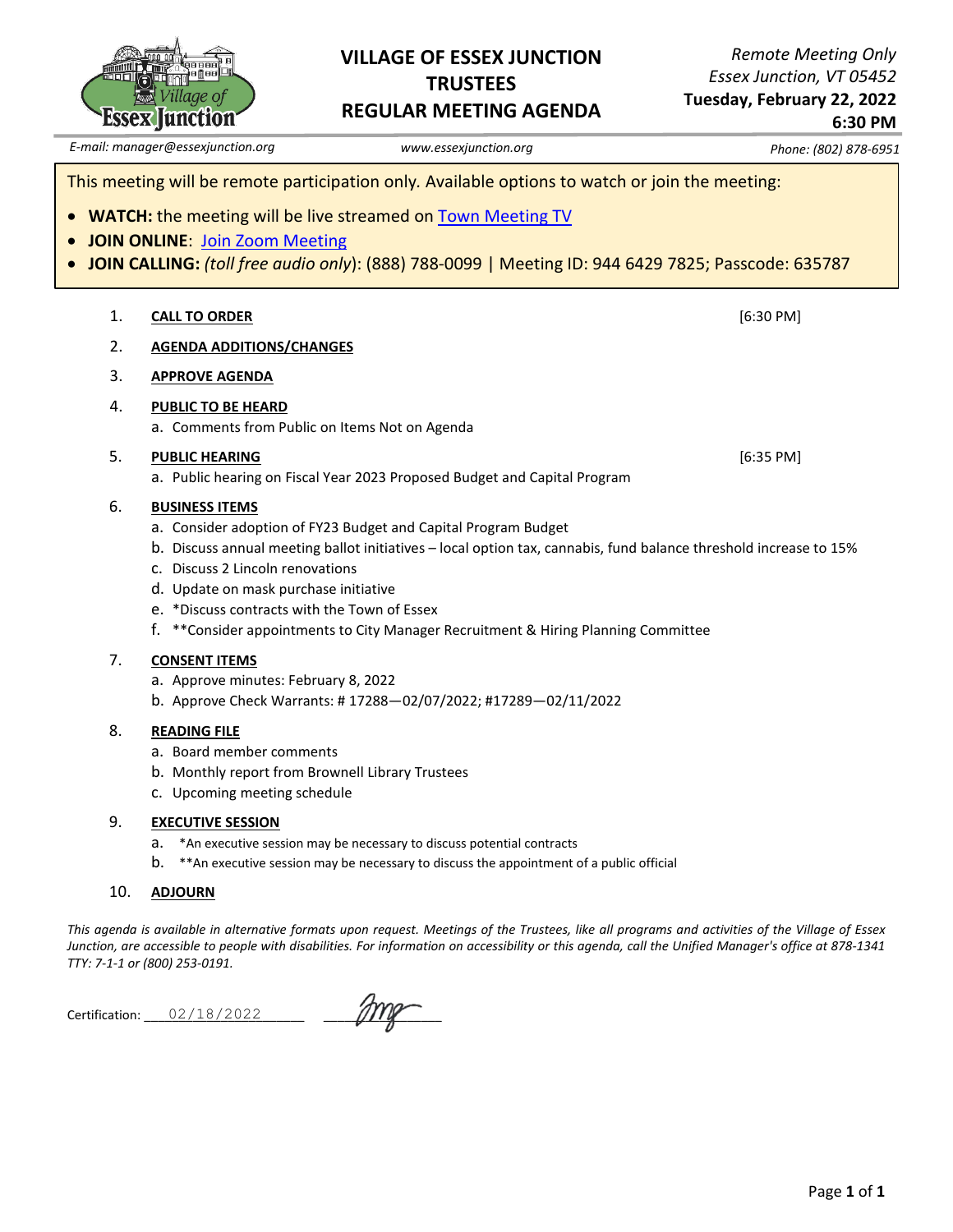## **FINAL**

 $\frac{1}{2}$ 

5

2 **VILLAGE OF ESSEX JUNCTION** 3 **TRUSTEES MEETING MINUTES** 4 **February 22, 2022**

6 **TRUSTEES PRESENT:** Andrew Brown; George Tyler; Raj Chawla; Amber Thibeault. (Dan Kerin not 7 in attendance)<br>8<br>9 **ADMINISTRA** 

9 **ADMINISTRATION and STAFF:** Evan Teich, Unified Manager; Maureen Gillard, School Age<br>10 Childcare Director; Brad Luck, Essex Junction Recreation and Parks (EJRP) Director 10 Childcare Director; Brad Luck, Essex Junction Recreation and Parks (EJRP) Director<br>11<br>12 OTHERS PRESENT: Diane Clemens: Kevin Collins: Annie Cooper: Christopher Kline

12 **OTHERS PRESENT:** Diane Clemens; Kevin Collins; Annie Cooper; Christopher Kline; Paul Hansen;<br>13 Sarah Macy: Jess Morris: Roseanne Prestipino: Laura Taylor: Irene Wrenner: Teri Sarah Macy; Jess Morris; Roseanne Prestipino; Laura Taylor; Irene Wrenner; Teri

## $\frac{1\bar{4}}{15}$ 15 1. **CALL TO ORDER**

Mr. Brown called the meeting to order at 6:30 PM.

## 17<br>18 18 2. **AGENDA ADDITIONS/ CHANGES**

19 Mr. Brown requested that item 6e Discuss Contracts with the Town of Essex, and item 6f Consider<br>20 appointments to City Manager Recruitment & Hiring Planning Committee, be reversed on the 20 appointments to City Manager Recruitment & Hiring Planning Committee, be reversed on the 21 agenda. 21 agenda.<br>22<br>23 Mr. Tylei

Mr. Tyler added a document of his notes on proposed building renovations to the 2 Lincoln building, for item 6c.

## $^{24}_{25}$ 26 3. **APPROVE AGENDA**

26<br>27<br>28 28 **RAJ CHAWLA made a motion, seconded by AMBER THIBEAULT, to amend the agenda as**  29 **discussed. The motion passed 4-0.**

## 30<br>31 31 4. **PUBLIC TO BE HEARD**

32 a. **Comments from public on items not on the agenda.**

There were no comments from the public at this time.

# 33<br>34<br>35 35 5. **PUBLIC HEARING**

# 36 a. **Public hearing on Fiscal Year 2023 Proposed Budget and Capital Program**

37 Mr. Brown called the public hearing to order at 6:35 PM. Ms. Macy shared slides and provided an 38 overview of the general fund, capital funds, enterprise funds, and estimated utility rate changes. 38 overview of the general fund, capital funds, enterprise funds, and estimated utility rate changes.<br>39 General Fund highlights and contributing factors included new staff positions: a planned increas 39 General Fund highlights and contributing factors included new staff positions; a planned increase<br>40 in capital transfer; legal services; paving/ traffic control; elections and grant matching funds. The 40 in capital transfer; legal services; paving/ traffic control; elections and grant matching funds. The 41 increase to a \$280,000 Village property is \$32.20. She also noted that \$375K in 41 estimated tax increase to a \$280,000 Village property is \$32.20. She also noted that \$375K in ARPA funds are being used to offset a higher tax increase. Ms. Macy discussed proposed<br>43 Spending from the Village's six capital funds for: road work, playground equipment, public 43 spending from the Village's six capital funds for: road work, playground equipment, public works<br>44 equipment, roofing, landscaping, vehicles, debt, waterline, wastewater pump station, and manho 44 equipment, roofing, landscaping, vehicles, debt, waterline, wastewater pump station, and manhole<br>45 enterab. Ms. Macy described impacts and strategies regarding the Village's enterprise funds. She

- 45 rehab. Ms. Macy described impacts and strategies regarding the Village's enterprise funds. She<br>46 said utility rates, to be set later in the year, are estimated to increase 6%.
- said utility rates, to be set later in the year, are estimated to increase 6%.<br>47<br>48 There were no comments or questions from the public and the public hea
- There were no comments or questions from the public and the public hearing closed a 6:47 PM.

## 49<br>50 50 6. **BUSINESS ITEMS**

# 51 a. **Consider adoption of FY23 Budget and Capital Program Budget**

52 Ms. Macy and the Trustees explained that the budget process began in the fall and there had been<br>53 many meetings and three public hearings prior to this vote to adopt. many meetings and three public hearings prior to this vote to adopt.

54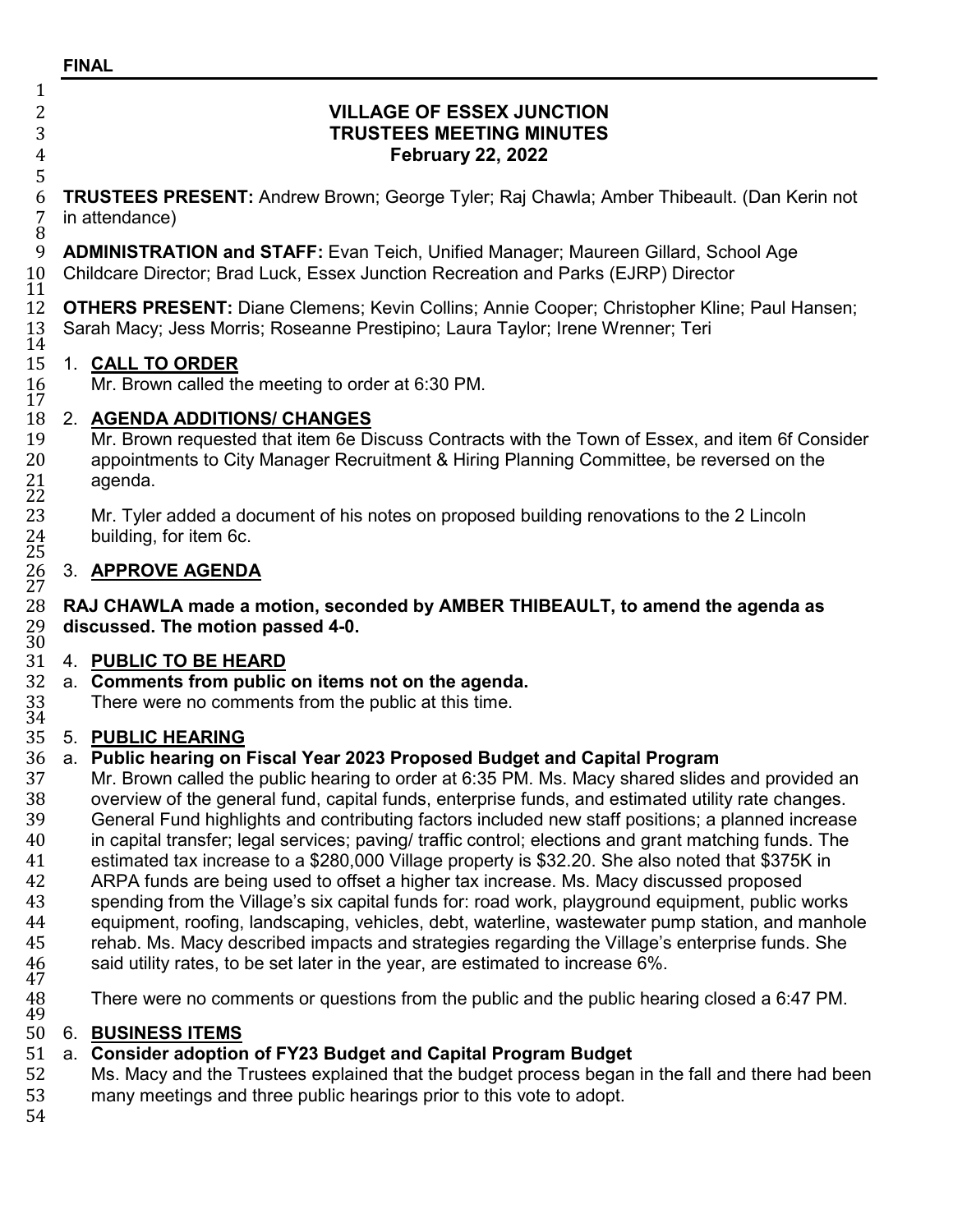## 55 **GEORGE TYLER made a motion, seconded by RAJ CHAWLA that the Trustees adopt the**  56 **various items on the FY23 budget in the amounts listed above [in the memo]. The motion**  57 **passed 4-0.**

## 58<br>59 59 b. **Discuss annual meeting ballot initiatives – local option tax, cannabis, fund balance**

60 **threshold increase to 15%** 61 Mr. Luck introduced the issue and asked if the Trustees had anything to add to the ballot other 62 than the three items listed. The Trustees did not add anything to the ballot at this time. They 62 than the three items listed. The Trustees did not add anything to the ballot at this time. They<br>63 object hat cannabis legislation prohibits retail marijuana stores within 500 feet walking 63 pointed out that cannabis legislation prohibits retail marijuana stores within 500 feet walking 64 distance from a school. Mr. Luck spoke with the Trustees about his legal counsel request to help<br>65 determine whether the Village can include the Local Options Tax (LOT) on the ballotand said they 65 determine whether the Village can include the Local Options Tax (LOT) on the ballotand said they<br>66 may want to consider voting on this question in November instead of this Spring if a charter change 66 may want to consider voting on this question in November instead of this Spring if a charter change 67 is necessary instead. Mr. Teich and Mr. Tyler recalled from past research that, because the Village 68 is designated as a "Gold Town" by Act 68, due to above average student spending, which could 69 allow the LOT to be on the ballot. The Trustees requested that the ballot only have one question<br>70 about LOT, inclusive of all types being proposed instead of separating them out. 70 about LOT, inclusive of all types being proposed instead of separating them out.<br>71<br>72 c. Discuss 2 Lincoln renovations

72 c. **Discuss 2 Lincoln renovations** 73 Mr. Luck introduced the summary of options for renovations at 2 Lincoln Street and requested<br>74 feedback from the Trustees. Mr. Brown said that the Senior Center and Essex CHIPS should r The Trustees. Mr. Brown said that the Senior Center and Essex CHIPS should not<br>The disrupted more than necessary and requested that as much space as is needed be preserved 75 be disrupted more than necessary and requested that as much space as is needed be preserved<br>76 for these users of the facility. Mr. Chawla agreed that renovations should take place in one 76 for these users of the facility. Mr. Chawla agreed that renovations should take place in one<br>77 time frame Mr. Tyler suggested that less space be used for the public to review files outside 77 timeframe. Mr. Tyler suggested that less space be used for the public to review files outside of the<br>78 vault. He suggested a clear separation of workspaces from public spaces with, perhaps, two 78 vault. He suggested a clear separation of workspaces from public spaces with, perhaps, two 79 separate doors. He requested that the basement not be used for offices and that they remove all<br>80 carpeting, for health reasons. He said, with an elevator, the second floor could include offices and 80 carpeting, for health reasons. He said, with an elevator, the second floor could include offices and 81 the basement could be used or storage or a breakroom. The Trustees agreed that an elevator be 81 the basement could be used or storage or a breakroom. The Trustees agreed that an elevator be<br>82 included in the renovations. Mr. Chawla agreed that there should be separate staff/ public spaces 82 included in the renovations. Mr. Chawla agreed that there should be separate staff/ public spaces<br>83 and a repurposed basement. Mr. Brown and Mr. Tyler talked about not wanting the conference 83 and a repurposed basement. Mr. Brown and Mr. Tyler talked about not wanting the conference<br>84 or com to be smaller that it currently is. Ms. Thibeault supported this and pointed out that options 84 room to be smaller that it currently is. Ms. Thibeault supported this and pointed out that options<br>85 three and four made the conference room smaller but a large conference room could be on the 85 three and four made the conference room smaller but a large conference room could be on the 86 the 1866 the<br>86 third floor. She agreed that the basement is not a good workspace and wondered how that wou 86 third floor. She agreed that the basement is not a good workspace and wondered how that would<br>87 thange the cost estimates. Mr. Tyler requested more information about what the Building Needs 87 change the cost estimates. Mr. Tyler requested more information about what the Building Needs<br>88 Assessment meant by "substandard conditions". Ms. Thibeault requested that some funds be left 88 Assessment meant by "substandard conditions". Ms. Thibeault requested that some funds be left<br>89 over to address public works facilities needs assessment. Trustees suggested that other funds 89 over to address public works facilities needs assessment. Trustees suggested that other funds<br>90 may be available for the public works renovations. Mr. Luck said he would reconnect with staff. 90 may be available for the public works renovations. Mr. Luck said he would reconnect with staff,<br>91 stakeholders, and the engineer to get designs for final approval. 91 stakeholders, and the engineer to get designs for final approval.<br>92 d. Update on mask purchase initiative

# 93 d. **Update on mask purchase initiative**

94 Mr. Luck said that, so far, the bulk N95 masks sourcing through Project N95 has been 95 unsuccessful. Sources identified have not had enough inventory. He said 4000 single-use blue<br>96 masks have been secured and are on-site. He requested direction on how to proceed with 96 masks have been secured and are on-site. He requested direction on how to proceed with<br>97 sourcing N95s and distributing blue masks. The Trustees said the effort to source the N95 97 sourcing N95s and distributing blue masks. The Trustees said the effort to source the N95 masks<br>98 should continue and the blue masks should be available at the Senior Center, senior housing 98 should continue and the blue masks should be available at the Senior Center, senior housing<br>99 facilities, and to Village employees, Mr. Brown suggested masks be distributed to the commun 99 facilities, and to Village employees. Mr. Brown suggested masks be distributed to the community<br>100 like the Out And About vouchers had been. Ms. Cooper said that she could connect with three 100 like the Out And About vouchers had been. Ms. Cooper said that she could connect with three<br>101 masking sources she knows of to see if they could provide 10.000 N95s, and would forward thi masking sources she knows of to see if they could provide 10,000 N95s, and would forward this<br>102 information to Mr. Luck and Mr. Chawla.<br>103 102 information to Mr. Luck and Mr. Chawla.<br>103<br>104 e. \*\*Consider appointments to City Mana

# 104 e. **\*\*Consider appointments to City Manager Recruitment & Hiring Planning Committee**

105 Mr. Luck said that Mr. Chawla and Ms. Thibeault interviewed eleven applicants for the committee 106 and the Trustees would discuss this in executive session. and the Trustees would discuss this in executive session.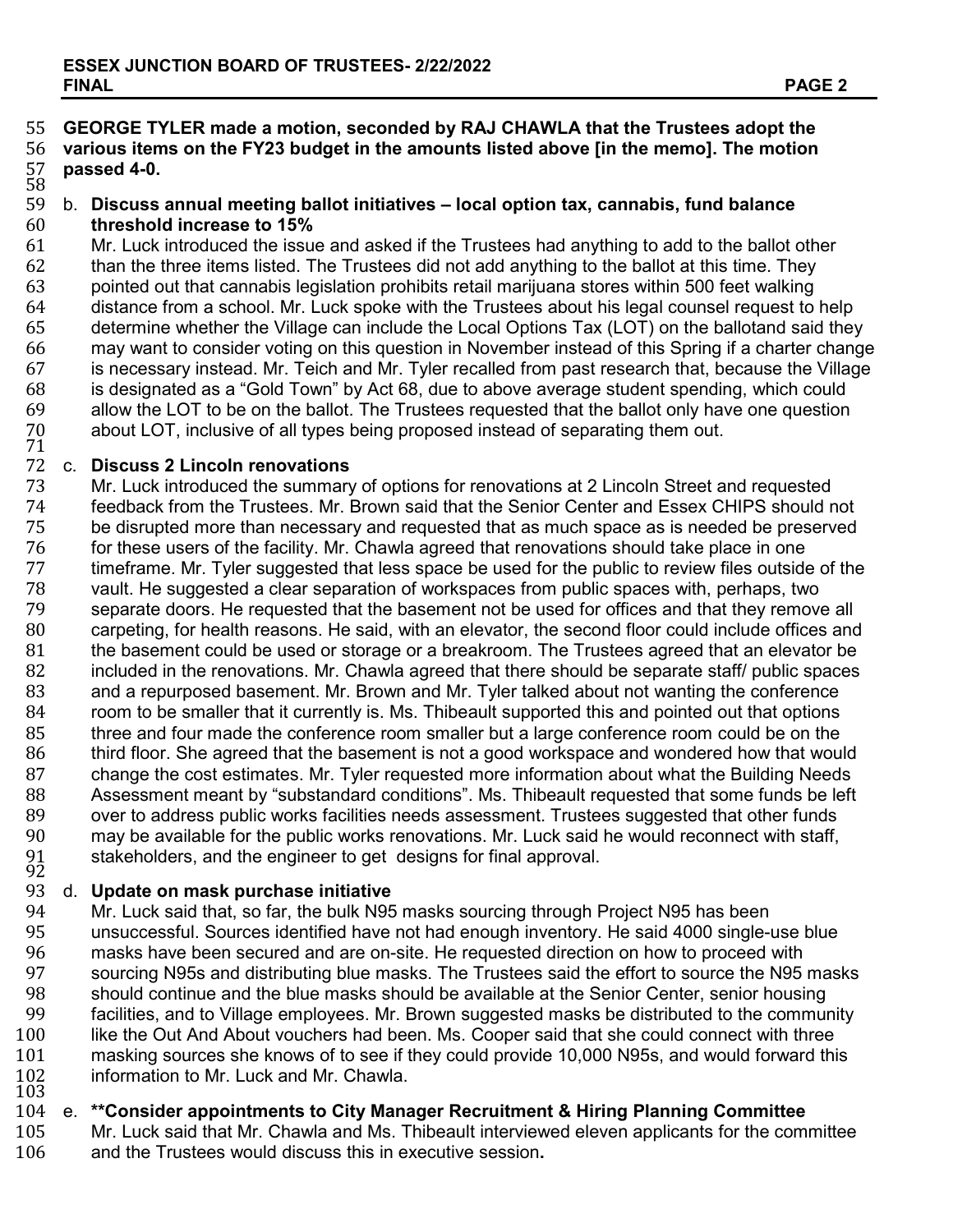| 107<br>108<br>109<br>$\frac{110}{111}$                                                         | RAJ CHAWLA made a motion, seconded by GEORGE TYLER, that the Trustees go into<br>executive session to discuss the appointment of public officers under the provisions of Title 1,<br>Section 313(a)(3) of the Vermont Statutes, and include the Recreation Director. The motion<br>passed 4-0 at 7:31 PM.                                                                                                                                                                                                                                                                                                                                                                                                                                                                                                                                                               |
|------------------------------------------------------------------------------------------------|-------------------------------------------------------------------------------------------------------------------------------------------------------------------------------------------------------------------------------------------------------------------------------------------------------------------------------------------------------------------------------------------------------------------------------------------------------------------------------------------------------------------------------------------------------------------------------------------------------------------------------------------------------------------------------------------------------------------------------------------------------------------------------------------------------------------------------------------------------------------------|
| 112<br>113<br>114                                                                              | RAJ CHAWLA made a motion, seconded by AMBER THIBEAULT that the Trustees exit<br>executive session. The motion passed 4-0 at 7:31 PM.                                                                                                                                                                                                                                                                                                                                                                                                                                                                                                                                                                                                                                                                                                                                    |
| 115<br>116<br>117<br>118                                                                       | Mr. Brown said that, during the executive session discussion, they found all 11 candidates<br>appropriate for a committee and next steps would be to split the committee into two, a Manager<br>Recruitment Committee and a Manager Hiring Committee, with a Trustee to serve on each.                                                                                                                                                                                                                                                                                                                                                                                                                                                                                                                                                                                  |
| 119<br>120<br>121<br>122<br>123                                                                | RAJ CHAWLA made a motion, seconded by GEORGE TYLER, to empower Trustees Chawla<br>and Thibeault to select which of the eleven community volunteers would be appointed to the<br>Recruitment Committee and to the separate Hiring/Planning Committee.<br>The motion passed 4-0                                                                                                                                                                                                                                                                                                                                                                                                                                                                                                                                                                                           |
| 124<br>125<br>126                                                                              | * Discuss contracts with the Town of Essex<br>f.<br>This agenda item took place as 9a.                                                                                                                                                                                                                                                                                                                                                                                                                                                                                                                                                                                                                                                                                                                                                                                  |
| 127<br>128                                                                                     | <b>CONSENT ITEMS</b><br>7.                                                                                                                                                                                                                                                                                                                                                                                                                                                                                                                                                                                                                                                                                                                                                                                                                                              |
| 129<br>130<br>131<br>132<br>133                                                                | RAJ CHAWLA made a motion, seconded by GEORGE TYLER, to approve the consent agenda:<br>a. Approve minutes: February 8, 2022<br>b. Approve Check Warrants: #17288-02/07/2022; #17289-02/11/2022<br>The motion passed 4-0.                                                                                                                                                                                                                                                                                                                                                                                                                                                                                                                                                                                                                                                 |
| 134<br>135<br>136<br>137<br>138<br>139<br>140<br>141<br>142<br>143<br>144<br>145<br>146<br>147 | 8. READING FILE<br>a. Board member comments<br>Mr. Brown gave the update that the City Charter, legislation H0491, passed in the VT House of<br>$\bullet$<br>Representatives. He thanked representatives Houghton and Dolan for their support. Next steps<br>will take place in the VT Senate.<br>Mr. Brown requested that the approved resolution for Evan Teich be provided for the Trustees<br>$\bullet$<br>to sign prior to Mr. Teich's last day with the Village.<br>Mr. Brown said this was the last Trustees meeting that Mr. Teich would attend as Unified<br>Manager. The Trustees shared resounding appreciation with Mr. Teich for his work since he<br>began in the position. They noted his patience, guidance, and extensive work done for the<br>community.<br>b. Approval Monthly report from Brownell Library Trustees<br>c. Upcoming meeting schedule |
| 148<br>149                                                                                     | 9. EXECUTIVE SESSION<br>a. *An executive session may be necessary to discuss potential contracts                                                                                                                                                                                                                                                                                                                                                                                                                                                                                                                                                                                                                                                                                                                                                                        |
| 150<br>151<br>152<br>153<br>154<br>155<br>156<br>157<br>158<br>159<br>160                      | RAJ CHAWLA made a motion, seconded by GEORGE TYLER, that the Trustees find that<br>premature general public knowledge regarding the Village's contracts with the Town of Essex<br>would clearly place the Village at a substantial disadvantage, because the Trustees risk<br>disclosing its negotiation strategy if it discusses the proposed contract terms in public. The<br>motion passed 4-0.<br>RAJ CHAWLA made a motion, seconded by GEORGE TYLER, that the Trustees go into<br>executive session to discuss potential contracts with the Town of Essex under the provisions<br>of Title 1, Section 313(a)(1) of the Vermont Statutes, and include the recreation director. The<br>motion passed 4-0 at 8:07 PM.                                                                                                                                                 |
|                                                                                                |                                                                                                                                                                                                                                                                                                                                                                                                                                                                                                                                                                                                                                                                                                                                                                                                                                                                         |